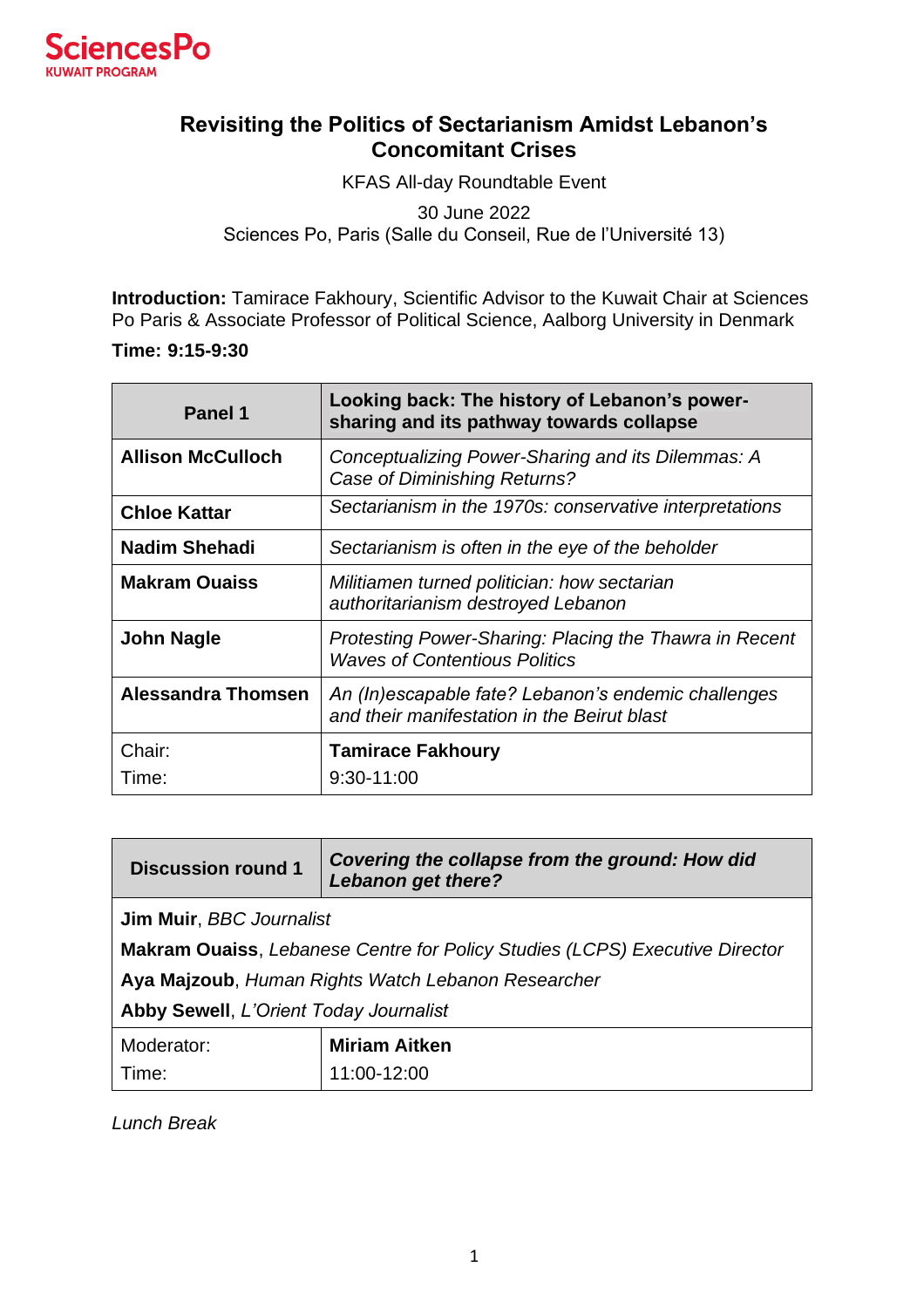

| Panel 2                | Human rights, refugee struggles and the<br>international aid system                             |
|------------------------|-------------------------------------------------------------------------------------------------|
| Aya Majzoub            | The human rights landscape in Lebanon                                                           |
| <b>Abby Sewell</b>     | Unwelcome Guests: Syrian refugees in Lebanon and the<br>decision to stay, go or return to Syria |
| <b>Clothilde Facon</b> | NGOization and politicization of aid in the context of<br>Syrian displacement.                  |
| Chair:                 | <b>Allison McCulloch</b>                                                                        |
| Time:                  | 13:30-15:00                                                                                     |

| <b>Discussion round 2</b>                                                                                          | <b>Lebanon's Crises in a New Geopolitical Order: The</b><br>Implications of Russia's War in Ukraine for Lebanon<br>and for the region |
|--------------------------------------------------------------------------------------------------------------------|---------------------------------------------------------------------------------------------------------------------------------------|
| <b>Chloe Kattar, University of Cambridge Research Fellow</b>                                                       |                                                                                                                                       |
| Salam Kawakibi, Centre Arabe de Recherches & d'Études Politiques Director                                          |                                                                                                                                       |
| Nadim Shehadi, Economist; previously Lebanese American University New York<br>headquarters Executive Director      |                                                                                                                                       |
| <b>Makram Ouaiss</b> , Lebanese Centre for Policy Studies (LCPS) Executive Director                                |                                                                                                                                       |
| Miriam Aitken, Sciences Po Paris Kuwait Chair Research Assistant; International<br>Crisis Group Research Associate |                                                                                                                                       |
| Moderator:                                                                                                         | <b>Amr Abdelrahim</b>                                                                                                                 |
| Time:                                                                                                              | 15:00-16:00                                                                                                                           |

## *Coffee break*

| <b>Concluding</b><br><b>Roundtable</b>                                                                                | Looking forward: Revisiting sectarianism, outlook,<br>and prospect for Lebanon in 2030 |
|-----------------------------------------------------------------------------------------------------------------------|----------------------------------------------------------------------------------------|
|                                                                                                                       | <b>Makram Ouaiss</b> , Lebanese Centre for Policy Studies (LCPS) Executive Director    |
| Salam Kawakibi, Centre Arabe de Recherches & d'Études Politiques Director                                             |                                                                                        |
| Aya Majzoub, Human Rights Watch Researcher                                                                            |                                                                                        |
| <b>Nadim Shehadi</b> , Economist; previously Lebanese American University New York<br>headquarters Executive Director |                                                                                        |
| <b>Allison McCulloch, Brandon University Professor of Political Science</b>                                           |                                                                                        |
| John Nagle, Queen's University Belfast Chair of Sociology                                                             |                                                                                        |
| Moderator:                                                                                                            | <b>Tamirace Fakhoury</b>                                                               |
| Time:                                                                                                                 | 16:30-17:30                                                                            |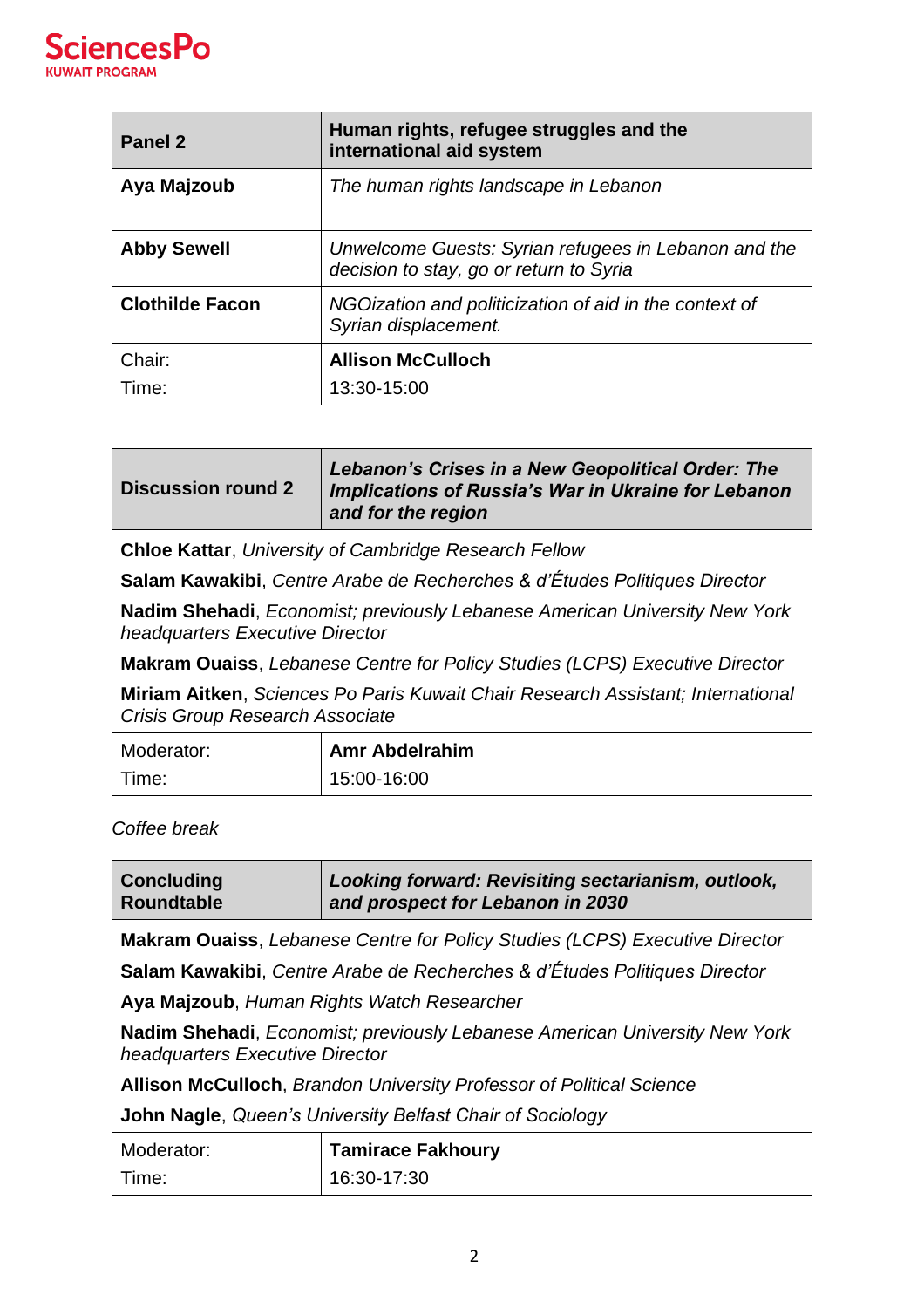

## **Participants <sup>1</sup>**

| <b>Allison McCulloch</b> | Allison McCulloch is Professor of Political Science at Brandon<br>University (Canada). Her research considers the design of<br>political power-sharing (consociational) institutions. This includes<br>the incentive structures for ethnopolitical moderation and<br>extremism that power-sharing offers, how power-sharing<br>governments handle political crises, and how power-sharing<br>arrangements can be made more inclusive of identities beyond<br>the ethnonational divide.                                                                                                                            |
|--------------------------|-------------------------------------------------------------------------------------------------------------------------------------------------------------------------------------------------------------------------------------------------------------------------------------------------------------------------------------------------------------------------------------------------------------------------------------------------------------------------------------------------------------------------------------------------------------------------------------------------------------------|
| <b>Makram Ouaiss</b>     | Makram Ouaiss is Executive Director of the Lebanese Center<br>for Policy Studies (LCPS), one of the leading think tanks in<br>Lebanon established in 1989. Ouaiss's research and writings<br>are in the areas of conflict resolution, democratization and<br>elections                                                                                                                                                                                                                                                                                                                                            |
| <b>John Nagle</b>        | Professor John Nagle is Chair of Sociology at Queen's<br>University Belfast. He is a Fellow and member of the advisory<br>board for SEPAD (Sectarianism, Proxies & De-sectarianisation),<br>a project hosted at the Richardson Institute, Lancaster<br>University and a Fellow of The Senator George J. Mitchell<br>Institute for Global Peace, Security and Justice. His research<br>focuses on non-sectarian social movement activism in divided<br>societies, particularly Northern Ireland and Lebanon. He has<br>published six books and over 50 chapters and articles in<br>leading international journals. |
| <b>Nadim Shehadi</b>     | Nadim Shehadi is an economist with interest in the history of<br>ideas. Until recently he was executive director of the Lebanese<br>American University New York headquarters and academic<br>center.                                                                                                                                                                                                                                                                                                                                                                                                             |
| <b>Chloe Kattar</b>      | Chloe Kattar is a Research Fellow in History at Darwin College,<br>Cambridge University, and a Fellow of Europe in the Middle East<br>at the Forum Transregionale Studien in Berlin. Her research<br>interests lie at the intersection of world history and the history of<br>political thought.                                                                                                                                                                                                                                                                                                                  |
| Alessandra<br>Thomsen    | Alessandra Thomsen is a recent graduate of the International<br>Security master's program at Sciences Po's Paris School of<br>International Affairs, where she specialized in Human Rights<br>and the Middle East. Her research focuses on peace and<br>conflict studies, especially conflict management and prevention,<br>as well as the politics of ethnically divided societies.                                                                                                                                                                                                                              |

<sup>1</sup> Listed in order of appearance on the program.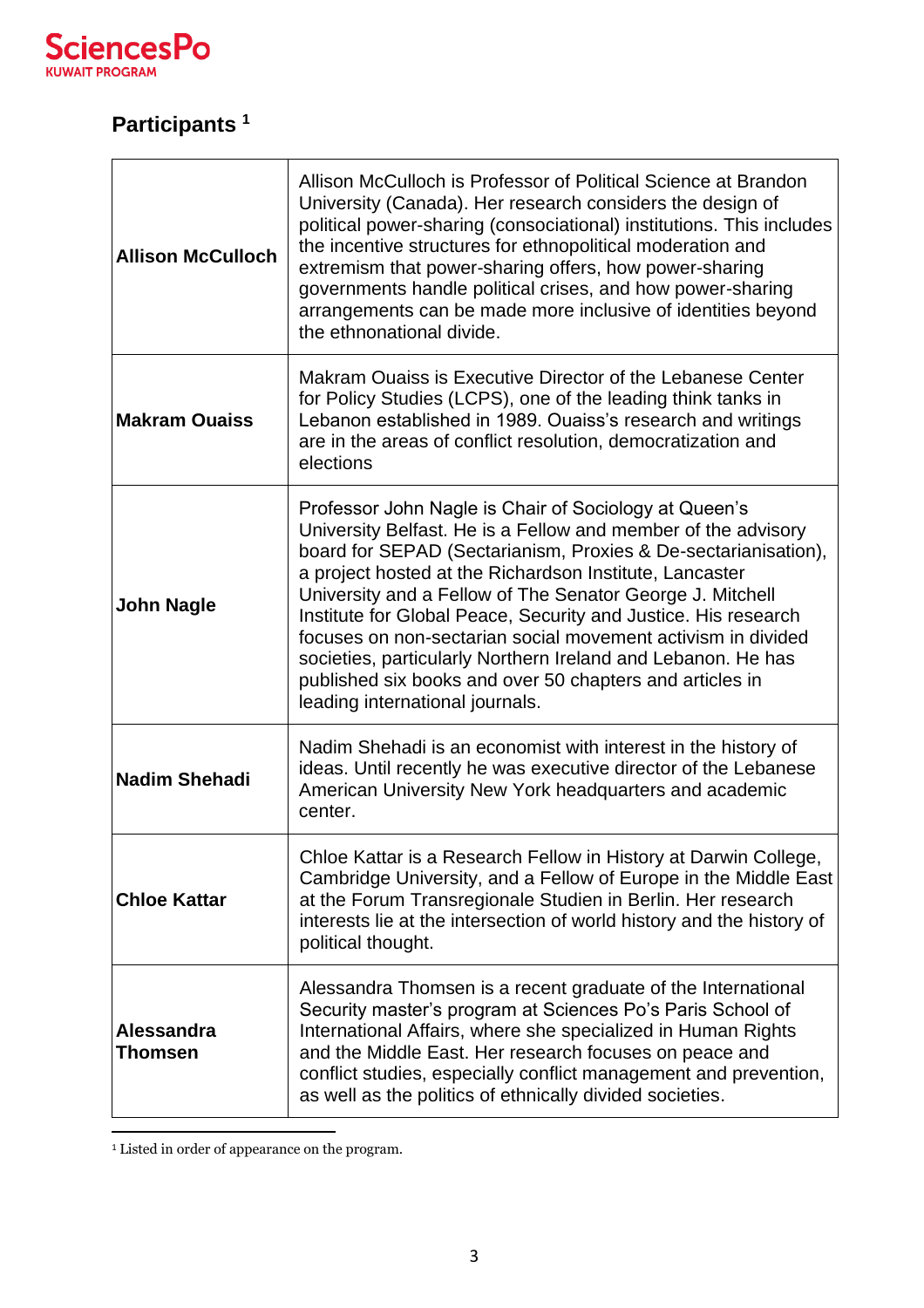

| <b>Jim Muir</b>        | Jim Muir is a print, radio and TV journalist who has been based<br>in Beirut since 1975. He was Middle East correspondent for the<br>BBC for more than 20 years, including terms in Cairo, Tehran<br>and Baghdad, and has contributed to numerous publications and<br>media outlets.                                                                                                                                                              |
|------------------------|---------------------------------------------------------------------------------------------------------------------------------------------------------------------------------------------------------------------------------------------------------------------------------------------------------------------------------------------------------------------------------------------------------------------------------------------------|
| Aya Majzoub            | Aya Majzoub is the Lebanon researcher at Human Rights<br>Watch (HRW), based in Beirut. She has led investigations into a<br>broad range of issues, including the explosion in Beirut's port,<br>the excessive use of force against protests, and the impact of<br>the economic crisis on rights, and has conducted national and<br>international advocacy.                                                                                        |
| <b>Abby Sewell</b>     | Abby Sewell is deputy managing editor of L'Orient Today, the<br>English language sister publication of the long-running French<br>language Lebanese newspaper L'Orient-Le Jour. Based in<br>Lebanon since 2016, she has written extensively about refugee<br>issues, among other social, economic and political topics, for<br>local and international publications. She previously worked as a<br>local news reporter for the Los Angeles Times. |
| <b>Clothilde Facon</b> | Clothilde Facon is a PhD candidate in Political Sociology at the<br>University Sorbonne Paris Nord and a research affiliate at the<br>Institut Français du Proche-Orient in Beirut.                                                                                                                                                                                                                                                               |
| Salam Kawakibi         | Salam Kawakibi is Director of the Centre Arabe de Recherches &<br>d'Études Politiques (CAREP) Paris, Associate Professor at the<br>Université Paris 1 Panthéon-Sorbonne and President of Initiative<br>for a New Syria.                                                                                                                                                                                                                           |
| <b>Amr Abdel Rahim</b> | Amr Abdelrahim is an Egyptian student interested in the<br>intersection of politics, culture, and discourse in the Middle East<br>and North Africa. In the past, he has worked on Egyptian<br>television in the aftermath of the Arab Spring. His next project will<br>be a Ph.D. dissertation on Egyptian hip-hop and subaltern urban<br>youth's subjectivities.                                                                                 |

## **Organisers**

| Tamirace<br>Fakhoury | Tamirace Fakhoury is the scientific advisor to the Kuwait Chair<br>at Sciences po (2020-2022) and an Associate Professor of<br>Political Science at Aalborg University, Copenhagen Campus.<br>Prior to that, Tamirace was an Associate Professor at the<br>Lebanese American University and the director of the Institute<br>for Social Justice and Conflict Resolution (ISJCR). From 2012<br>until 2016, she was a visiting Assistant Professor in the summer<br>semesters at the University of California in Berkeley. Tamirace |
|----------------------|-----------------------------------------------------------------------------------------------------------------------------------------------------------------------------------------------------------------------------------------------------------------------------------------------------------------------------------------------------------------------------------------------------------------------------------------------------------------------------------------------------------------------------------|
|----------------------|-----------------------------------------------------------------------------------------------------------------------------------------------------------------------------------------------------------------------------------------------------------------------------------------------------------------------------------------------------------------------------------------------------------------------------------------------------------------------------------------------------------------------------------|